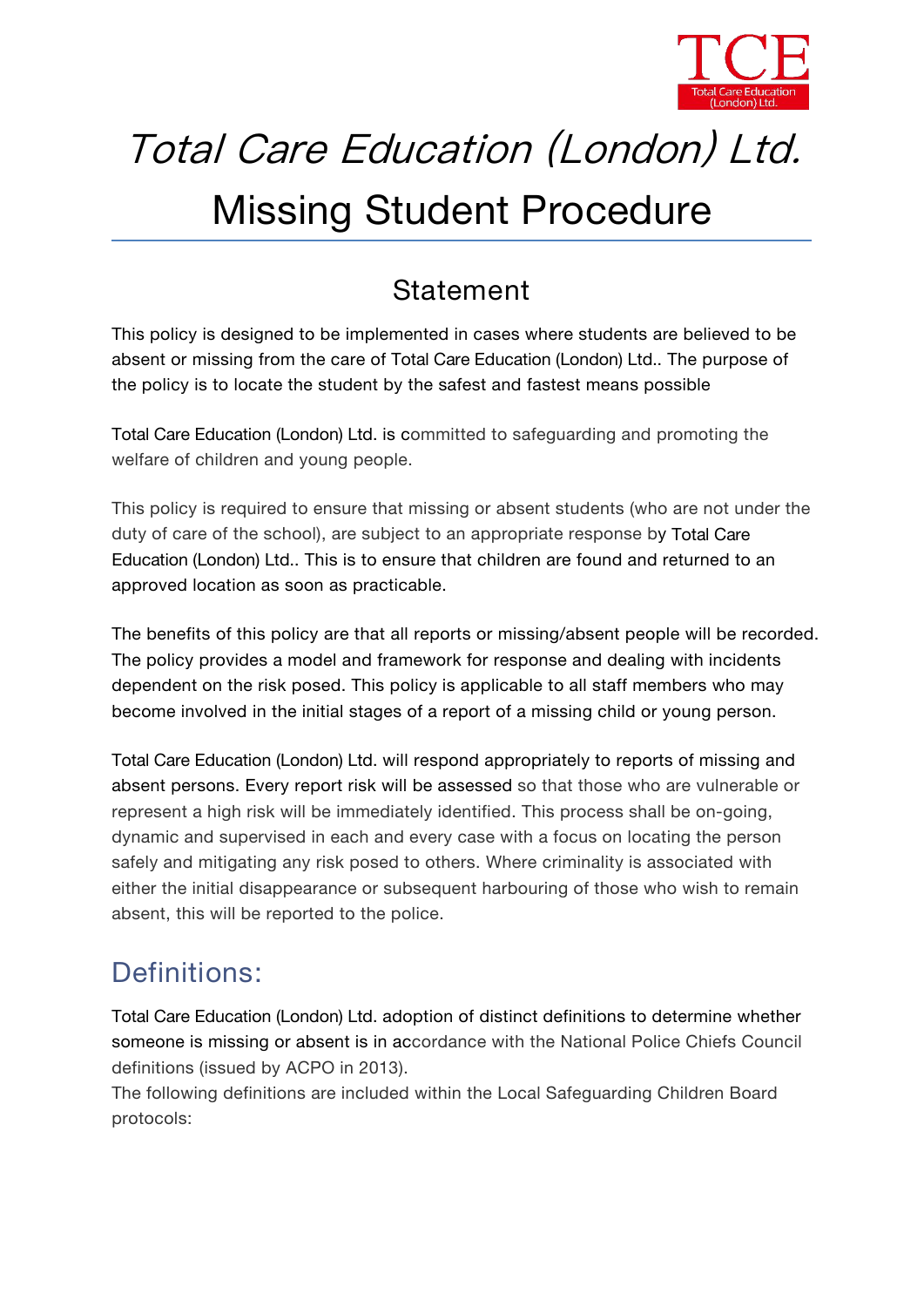

**Absent** – a child or young person isnot at a place where they are expected or required to be and there is no apparent risk

Missing – a child or young person whose whereabouts cannot be established and where the circumstances are out of character, or the context suggests the person may be subject of crime or at risk of harm to themselves or another.

#### **Supporting Reference Documents:**

NPCC publications Working Together to Safeguard Children 2018 Safeguarding Children and Young People from CSE 2009 Scoping Report on Missing and Abducted Children – CEOP Local Safeguarding Children Board Protocols – Reporting children who go missing from care Statutory Guidance on children who run away or go missing from home or care – Department of Education 2014 Children Missing Education [https://assets.publishing.service.gov.uk/government/uploads/system/uploads/attachment\\_](about:blank) data/file/550416/Children\_Missing\_Education - statutory\_guidance.pdf

## **Procedure:**

This workflow applies when a young person is absent (they are not where they are supposed to be but there is no apparent risk) or when they are missing (unexpected and uncharacteristic absence which causes concern for their safety). It applies when they are under the care of *Total Care Education (London) Ltd.* during journeys around the UK organised by us or at a homestay.

The DSL Maria Pink or Deputy DSL Pam Fei, shall manage any cases of absent or missing children or young people, and as such all reports must be bought to the attention of the DSL or Deputy DSL.

**Contact details for the DSL and DDSL**

| Job title   | Name       | Telephone/ Email                  |
|-------------|------------|-----------------------------------|
| <b>DSL</b>  | Maria Pink | Telephone: 07718662748            |
|             |            | Email: mariap.totalcare@gmail.com |
| <b>DDSL</b> | Pam Fei    | Telephone: 07751758370            |
|             |            | Email: Pamela@mschai.com          |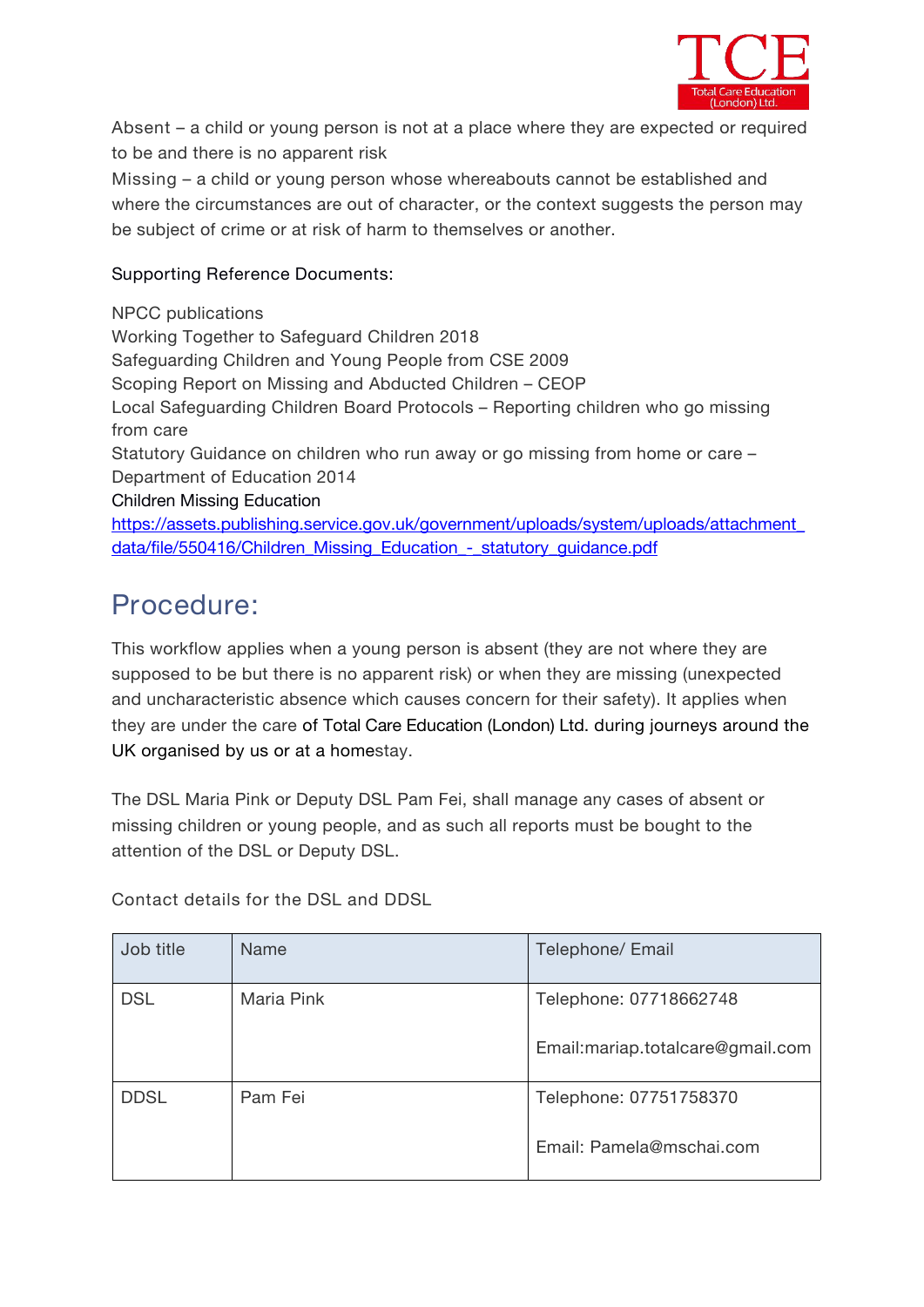

| <b>Total Care</b> | Maria Pink | Telephone: 07718662748 |  |
|-------------------|------------|------------------------|--|
| Education         |            |                        |  |
| (London) Ltd.     | Pam Fei    | Telephone: 07751758370 |  |
| 24-hour           |            |                        |  |
| emergency         |            |                        |  |
| number (out       |            |                        |  |
| of hours)         |            |                        |  |
|                   |            |                        |  |

If a child or young person goes missing out of hours and *Total Care Education (London) Ltd.* receives a report then the on duty manger is responsible for ensuring the completion of the initial reasonable enquiries where a student is absent/missing during an event (for example half term, EXEAT or during a suspension/expulsion) which will include:

- if appropriate, reviewing the flight and transfer details (with communication to the airline and transfer company to confirm transport arrangements for the student) - texting, emailing and phoning the student (leaving a message if no answer) asking them to make contact with the on duty member of staff and repeating this contact every 30 minutes

- texting, emailing and phoning the house parent to collate any relevant information about the whereabouts of the student – this is only possible if the houseparent is at school.

- texting, emailing and phoning the parent/agent to collate any relevant information about the whereabouts of the student

- texting, emailing and phoning the homestay to collate any relevant information about the whereabouts of the student

- texting, emailing and phoning local coordinator (if the GO has these) to collate any relevant information about the whereabouts of the student, along with any contact details we may not be aware of

- review of information held on file which may indicate friends or associates who the student may be with.

Any member of staff or homestay may report a child or young person as absent or missing to the police where they have genuine concerns for their safety.

Following a risk assessment, the receiving police force will record a report of absent or missing where there are grounds to do so. In cases of missing children or young people, the police will work cooperatively with Children's Social Care staff during any enquiry.

The incident lead is responsible for ensuring the school is informed of any report made to the police of an absent or missing child or young person, as the school retains the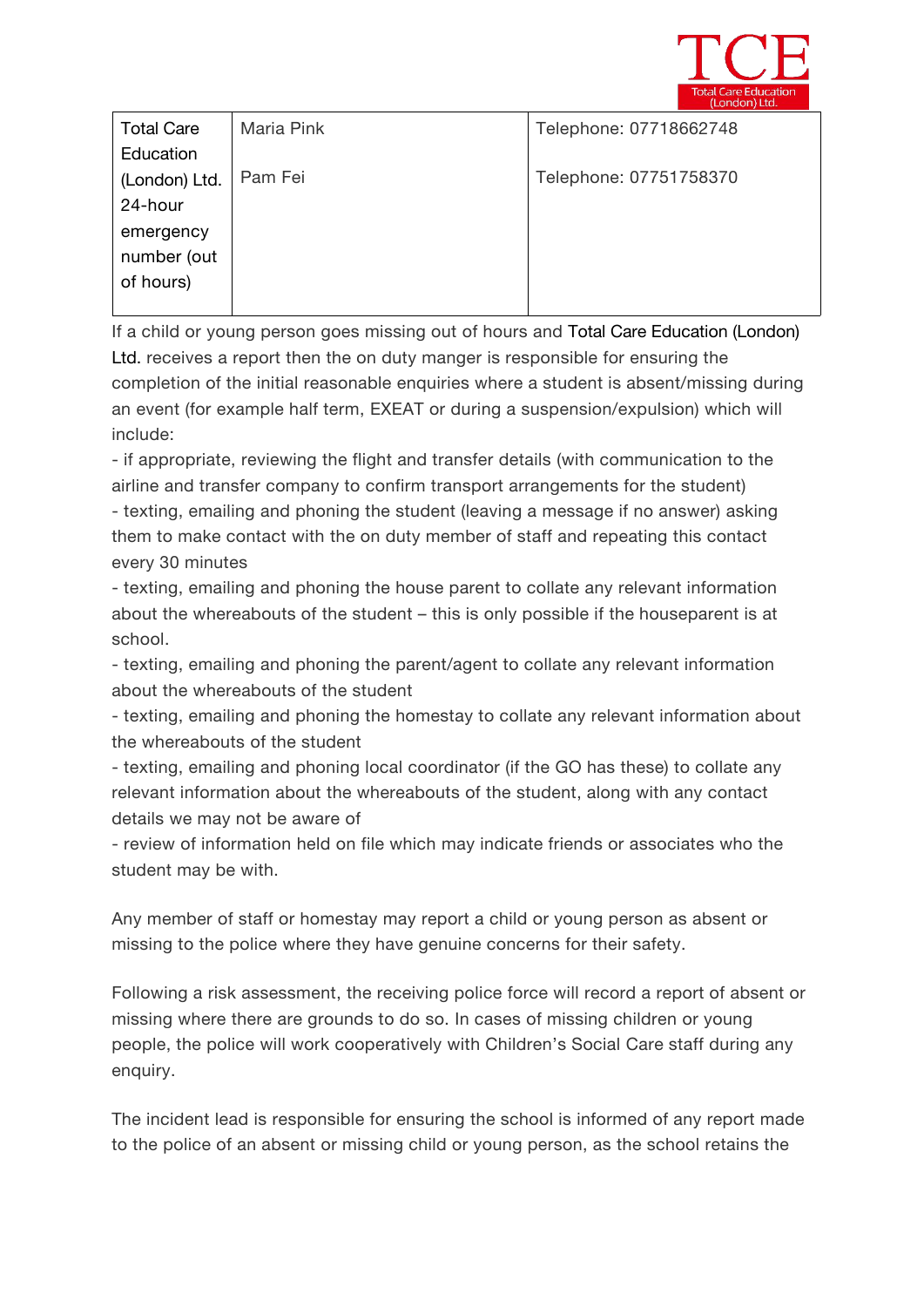

overall duty of care. The school should be updated with any developments as they should know the whereabouts of the student at all times, especially those on visas.

The incident lead is responsible for ensuring that the parents/agent are informed of any report made to the police of an absent or missing child or young person. The parents/agent should be regularly updated (recommended a minimum of every 4 hours) with any developments. This is to ensure that they are fully informed as to the situation involving their son or daughter.

All missing person reports are to be reviewed by *the Director-Maria Pink* as soon as practicable with subsequent on-going daily review until the incident is resolved.

**Process and Response – report of a missing child**

1. A child or young person who falls into the 'Missing' Category must be reported to the police as soon as possible by telephoning 101 for a non-emergency report or 999 for an emergency response i.e. information received that a child or young person is in immediate danger of harm.

**YOU WILLNEED TO ENSURE THAT YOU ARE TRANSFERRED TO THE FORCE REL EVANT TO THE AREA THE CHILD IS MISSING/ABSENT FROM.**

**IF CALLING 999 YOU WILLNEED TO TELL THE CALL HANDLER TO STAY ON THE LINE, WHILE YOU ARE TRANSFERRED TO THE RELEVANT FORCE.**

If the report to the police is not made by the DSL/ DDSL, then the reporter must inform the DSL/ DDSL of the situation as soon as possible.

2. The DSL or Deputy DSL will ensure that the following information is gathered for the initial report to the police:

- Name, date of birth and nationality of the child or young person;
- The specific concern for the child or young person;
- Whether they are likely to be subjected to crime, victim of abuse or at risk of sexual exploitation;
- Whether the child or young person likely to attempt suicide;
- Whether the child or young person likely to pose a danger to other people;
- What actions have been completed so far to locate the child or young person;
- A description of the child or young person, including their build, hair, clothing and glasses;
- Details of when the child or young person was last seen and with whom;
- Personal details of the child or young person (including any medical conditions or ailments);
- Any previous history of absconding/absenteeism and circumstances of where found;
- The circumstances under which the child or young person is absent: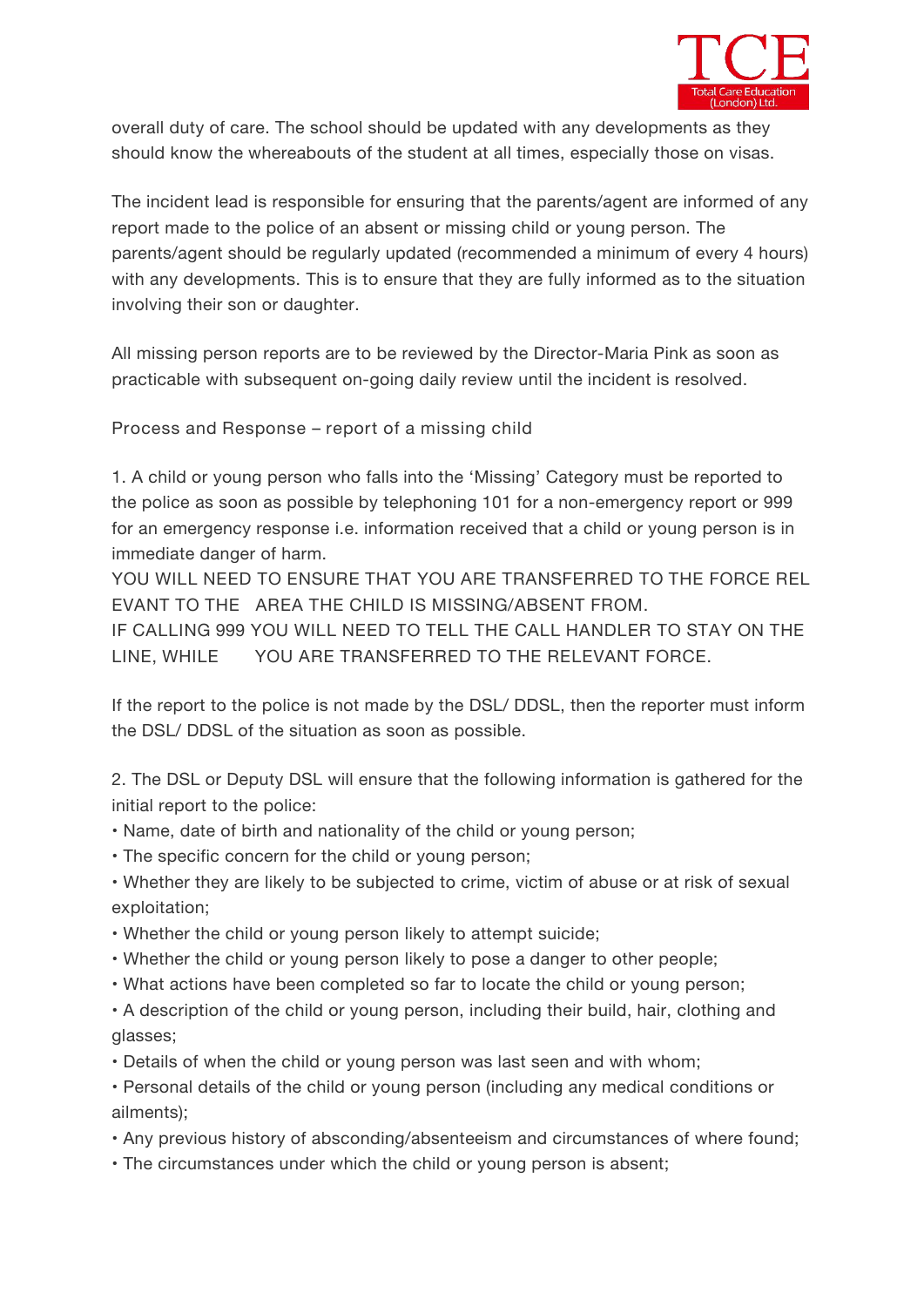

- Any factors which increase the risk to the child or young person;
- Homestay address.

Information that may be needed later to extend investigations if the young person is not located:

- A recent photograph (if available);
- Family addresses and contact telephone numbers;
- Known associates, telephone numbers and addresses frequented;
- The names and addresses of the child or young person's GP and dentist;
- The circumstances under which the child or young person is absent;
- Any factors which increase the risk to the child or young person;
- School and House Parent addresses and contact details
- Details of any travel and accommodation plans authorised by the overseas parents;
- Details of any social media accounts that may be open to the public;

• *Total Care Education (London) Ltd.* students are advised to download the SafeKnight tracking app, which is accessible by the police, so they should be advised there is a possibility the student is using this.

3. The incident must be recorded as an incident report file with regular updates being added until the matter has been resolved. If a police report has been made, the police incident reference number must be recorded. A record of all emails should be included in the incident report file.

4. Following the report to the police, the parents, the agent (if applicable), school and homestay must be informed and requested to contact *Maria Pink orPam Fei* without delay if the child or young person makes contact.

**Process and Response – report of an absent child**

1. If a child or young person is considered to fall within the definition of absent, the decision to record the child as such, together with the evidence supporting that decision must be recorded. The absence of a child or young person must be recorded in the Student File as an 'incident'.

2. Details of children or young people who are absent should still be notified to the police (using the non-emergency telephone number 101 or the emergency telephone number 999) in order that a record of the child or young person's absence can be made, an agreement can be reached on what needs to be done, review times and on going actions. Although there is an expectation that *Total Care Education (London) Ltd.* should continue to make reasonable enquiries to locate the child or young person, the police may also initiate some enquiries as appropriate.

3. The *Incident Lead* will notify the school and parents/agent of the incident, and regularly provide updates to both parties (minimum every 4 hours) with news of any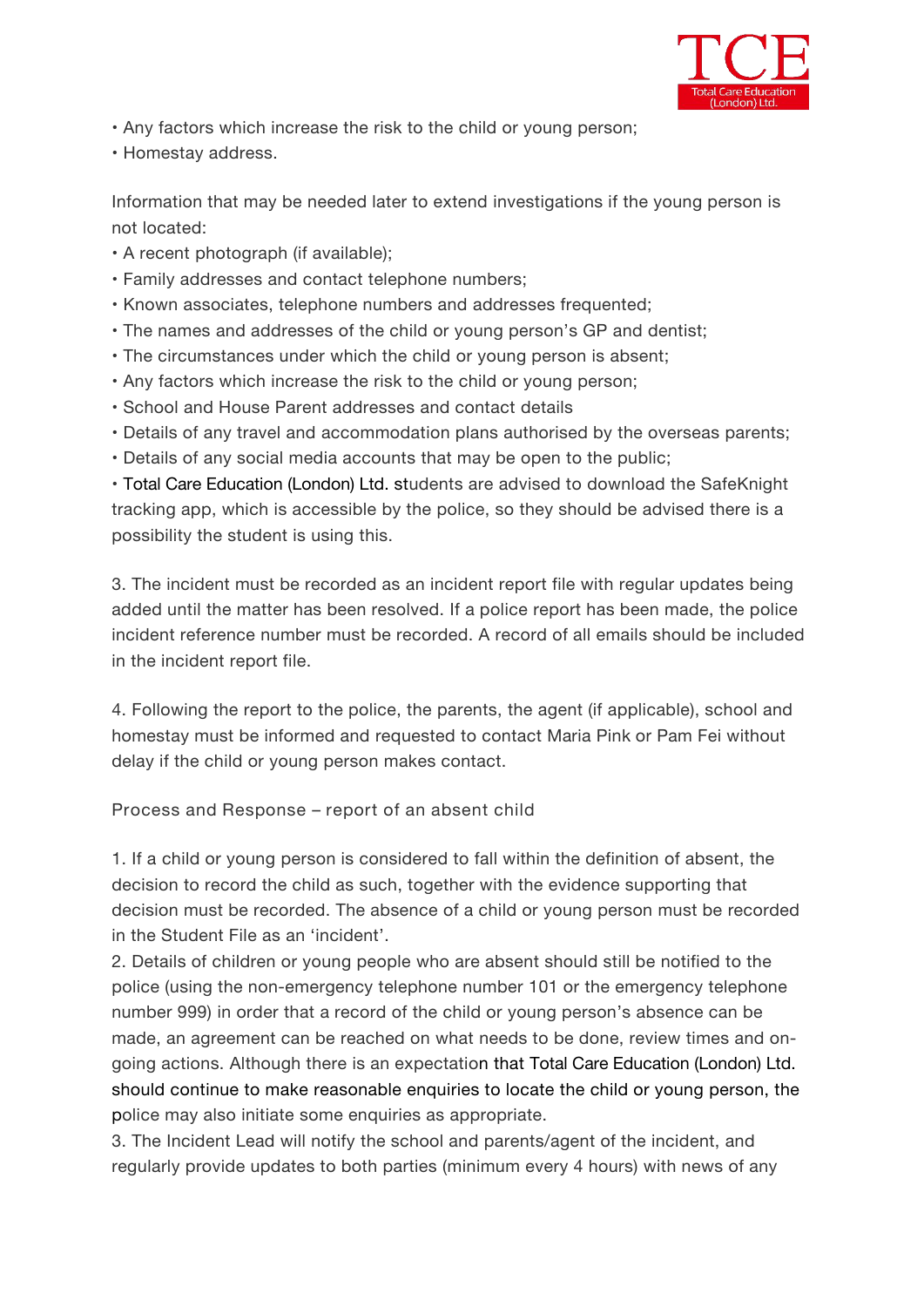

developments, or confirmation that there have been no developments since the last update. This also affords an opportunity for the school or parents/agent to update the *Incident Lead* with any contact they may have had from the student or other information received. All updates provided to the school and parents/agent must be recorded in the incident record.

4. *Total Care Education (London) Ltd.* staff will constantly review the circumstances in the light of any enquiries made or information received, and inform the police of any developments by telephoning 101, quoting the reference numberand providing the new information received. If the period of absence continues for six hours, consideration should be given as to whether the child should still be regarded as absent, or whether they should now be considered as missing. Six hours should be regarded as the maximum period before reconsideration, and in many cases a shorter period would be more appropriate.

5. Any case of an absent child or young person which causes significant concern, or gives rise to the suspicion of harm, should be brought to the attention of the Designated or Deputy Safeguarding Leads without delay and should be reviewed with a view to the possibility that this is a missing child or young person.

#### **Informing the media**

The Police are responsible for advising the media regarding children or young people who are reported as missing. The decision to publicise these matters will always be made in consultation with the parents who have to give their signed consent before the media are able to circulate the details. As such, no member of *Total Care Education (London) Ltd.* should release any details to the media and must refer any contact from them directly to the relevant force's Media Relations Office.

#### **The Return**

1. The police are responsible for ensuring that the child or young person reported missing has returned safe and well, and has an opportunity to disclose any relevant issues in the return interview.

2. Where a child or young person has been reported as absent to the police they will not be given a return interview. In such cases, a *Total Care Education (London) Ltd.* member of staff will conduct the return interview to allow the child or young person an opportunity to talk to someone about their absence.

3. Where an allegation of any form of child abuse is made or becomes evident, child protection procedures must be implemented and immediate contact must be made with the police child protection team and the Local Authority Child Protection Service where the child is living.

4. If there is any suggestion that the child has been a victim or perpetrator of crime, consideration must be given to securing evidence by police including by forensic examination. This should also include securing clothing and delaying washing/bathing in relevant cases. Staff must remember that all necessary permissions must be